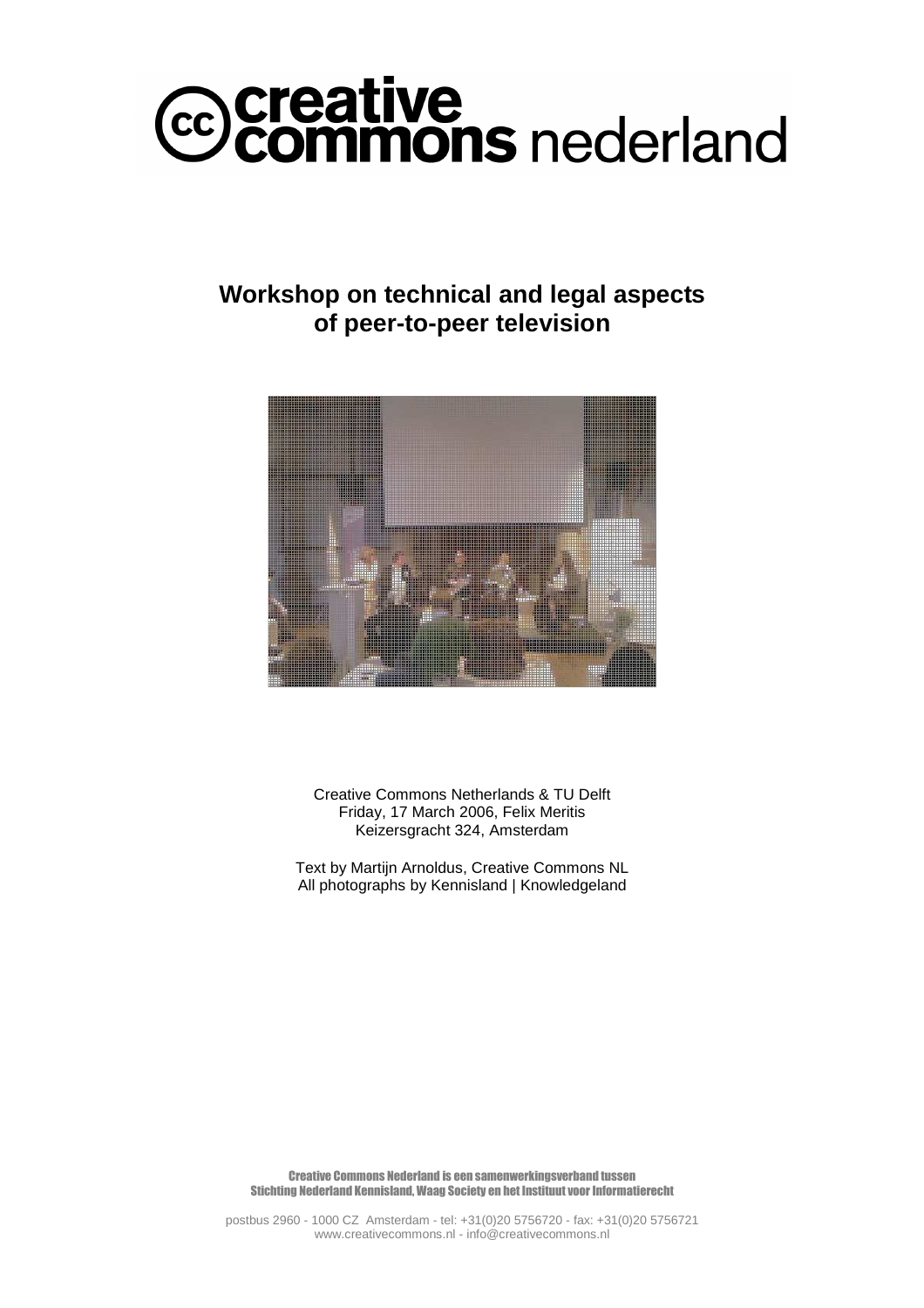

This text of this report is licensed under a Creative Commons Attribution 2.5 Netherlands License.

The photographs in this reports have been taken from **Flickr.com** and are licensed under a Creative Commons Attribution-NonCommercial-ShareAlike 2.0 License.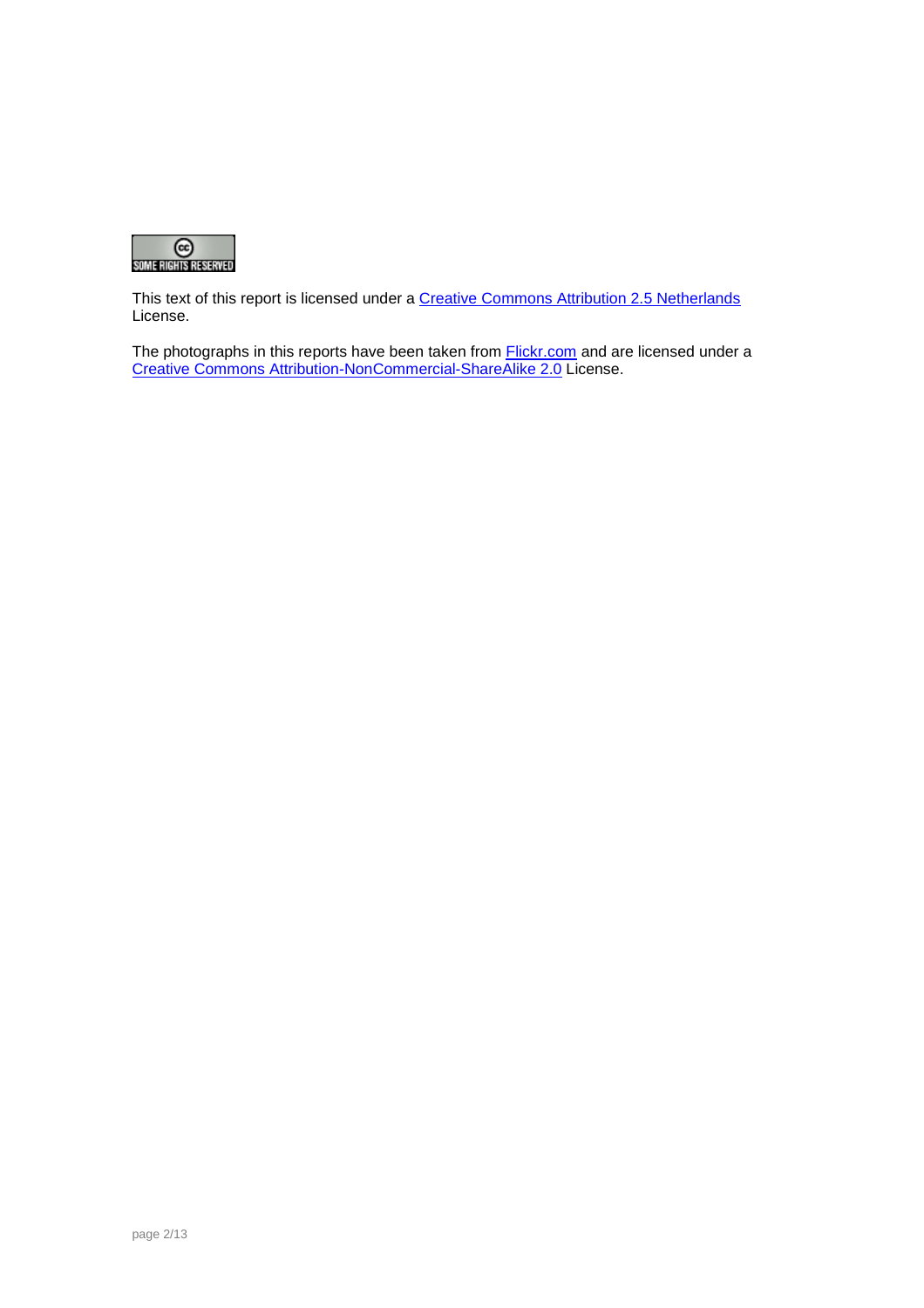More than 90 participants attended the Workshop on technical and legal aspects of P2Ptelevision on 17 March 2006, in Amsterdam. During the workshop Delft University of Technology presented the newly developed Tribler software. That P2P-software is part of the I-Share research project. The participants shared ideas about this kind of open source software can be used by public and commercial television broadcasters. Near the closing of the workshop William Valkenburg of the Dutch Public Broadcaster announced that the Dutch public broadcasters would shortly sign a 'letter of intent' to start a pilot project using Tribler. In the pilot some TV-productions will be made available to and through the Tribler P2P-system. The pilot will also focus on the possibilities for making content available under Creative Commons licenses.

The curiosity about P2P-systems among television companies is understandable. P2P-networks (or peer-to-peer-networks) rely on the computing power and bandwidth of the participants in the network rather than concentrating it in a relatively low number of servers. This system makes it possible to broadcast TV-programmes at little or no cost. It also offers possibilities for launching new internet-TV-stations. If the TV-broadcasters would use P2P-technology they would no longer face high costs of data distribution.

However, when using P2P-technology it is important to carefully deal with copyrights. P2Pnetworking does not go well together with contemporary copyright regulations. Creative Commons licenses may offer a solution for some legal bottlenecks associated with P2Pnetworks. During the workshop researchers, TV-producers from The Netherlands and from abroad, and experts in the field of licensing discussed the current state of affairs in the use of P2P-technology and Creative Commons licenses.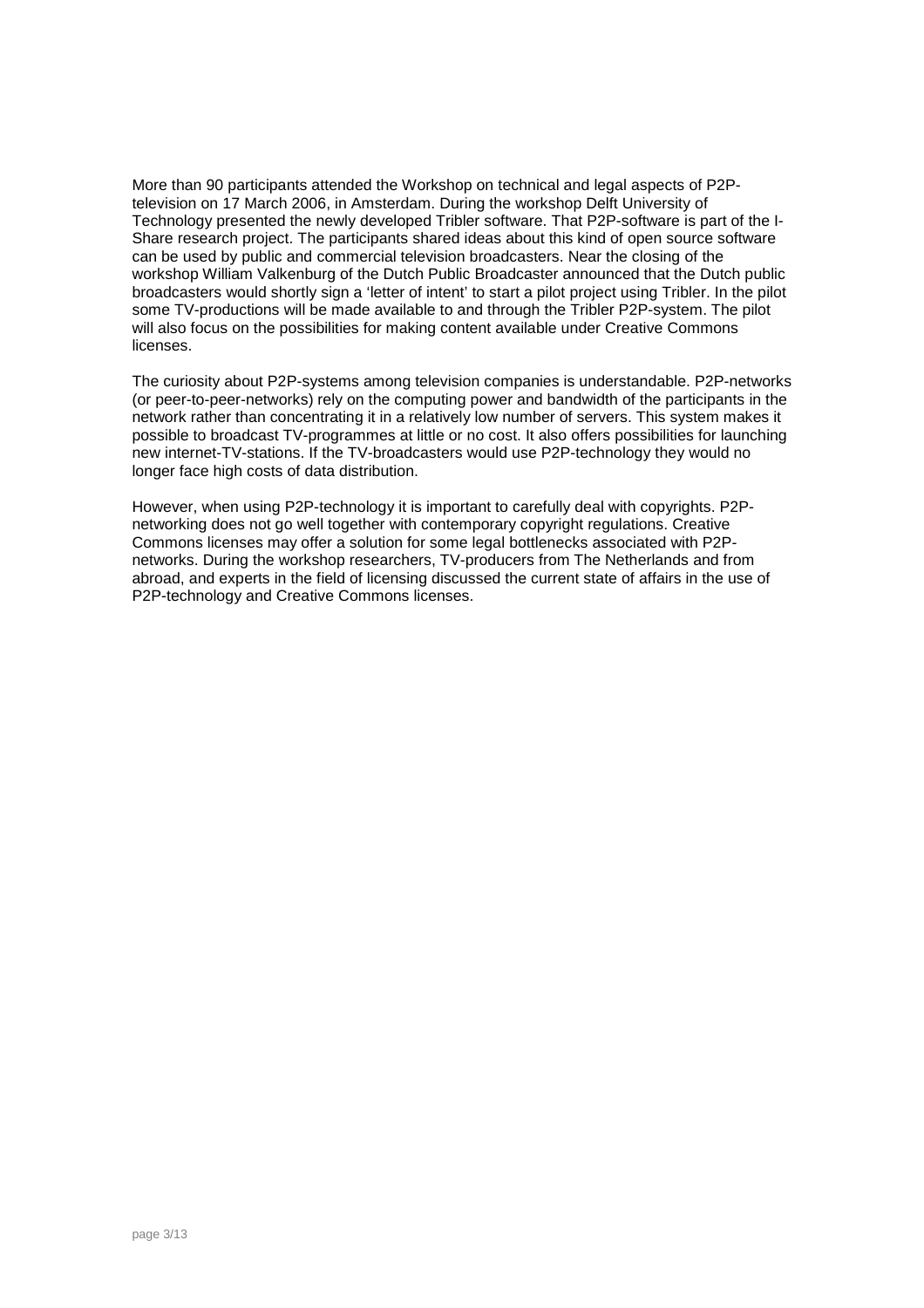# **Welcome and introduction**

Chair: Monique de Haas, Dondersteen Media

#### **Workshop objectives Syb Groeneveld – Creative Commons Netherlands**

'It is a special day today!'

With those words Syb Groeneveld opened the workshop on technical and legal aspects of P2P television. The workshop came exactly one year after the first European Creative Commons meeting, which was held at the Creative Capital Conference (www.creativecapital.nl) at the same location. Syb pointed out that the workshop



could not have come at a more appropriate moment for more than one reason.

First, a month earlier the European Broadcasting Union organized the seminar 'From P2P to broadcasting'. Rather than associating P2P-networks with piracy, the seminar's organizers called for a more positive attitude towards the challenges and promises of P2P. Second, just a week before the workshop podcasting pioneer Adam Curry won a case in court about the publication of some photos in the Dutch magazine Weekend. Weekend had taken the pictures from Curry's pages at Flickr.com, where he had published them under a Creative Commons license. The magazine, however, did not take notice of the full license text and illicitly used the pictures for commercial purposes. Finally, within one week from the workshop the Blender Foundation will release, in cooperation with Montevideo, an animation movie that has been completely made from open content material. What is more, the movie is to be released under a Creative Commons license.

Syb then gave a short overview of Creative Commons. Although still a rather young movement, Creative Commons is present all over the world. The body of material licensed with Creative Commons licenses is steadily growing. The Creative Commons licenses offer a flexible alternative to standard 'all rights reserved' copyright. Using Creative Commons licenses does not mean the author has to give up his copyright. On the contrary, Creative Commons licenses build on existing copyright regulations. They offer the author the possibility to grant certain rights to all users of his work, as long as particular requirements are met (like attribution, noncommercial use, no derivative works, or the requirement to publish derivative works using the same license).

At the end of his introduction Syb summarized the objectives of the workshop:

- to explore current P2P-systems;
- to study the possibilities of P2P-technology in the Dutch broadcast and narrowcasting environment;
- to investigate legal aspects of the use of Dutch Creative Commons licenses in P2P-TV.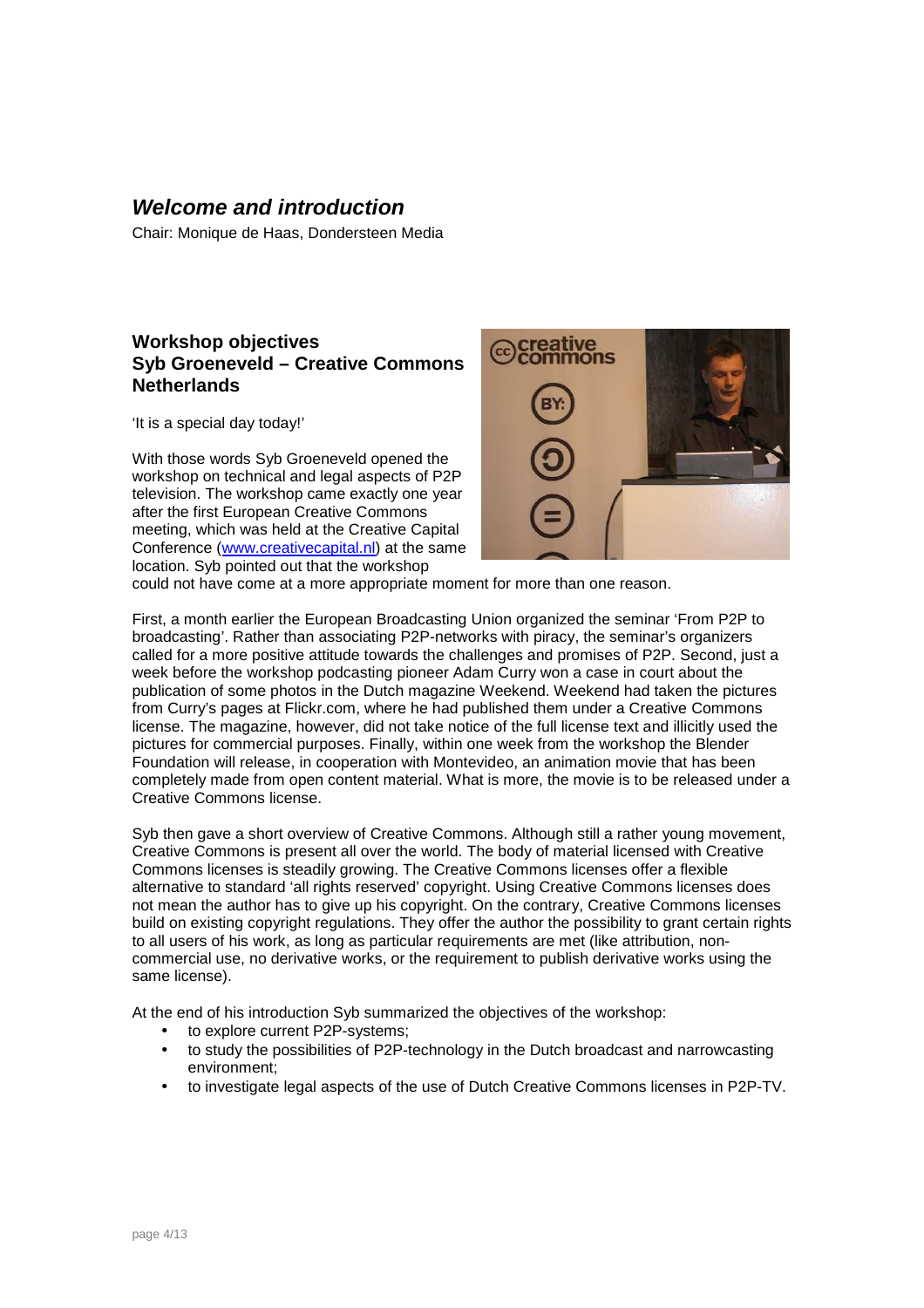#### **I-Share programme Inald Lagendijk – Professor in ICT, Delft University of Technology**

Professor Inald Lagendijk gave an introduction about the Freeband/I-Share Project. The goal of the I-Share Project is to develop a vision for communication in The Netherlands, a programme that is leading in The Netherlands, a knowledge position in ambient intelligent communication. P2P is one of the ways to share – but it certainly is not the only one.



The I-Share project will investigate the sharing of resources in, what has been coined, virtual communities consisting of heterogeneous and transient nodes and networks. Virtual communities are (virtually bounded) groups of nodes that are willing to share resources and to help each other for the benefit of individual and system performance. As a particular case the project considers the sharing of resources for the processing of multimedia streams, as this faces the sharing nodes with significant challenges in terms of volume of data, processing requirements, and security (Digital Rights Management).

Research focuses on mechanisms for trust, willingness, resource discovery and sharing

mechanisms in virtual communities (work package 1), as well as mechanisms for distributed and layered content-processing algorithms utilizing the resource sharing in virtual community (work package 2). Demonstrations and validation of the developed algorithms and software are planned in collaboration with the so-called Freeband project Personal Network Pilot 2008 and with a number of associated European research projects.

Professor Lagendijk outlined that Tribler, as a new P2P-system, is of interest to I-Share. In the international arena P2P-TV is increasingly seen as a visible and innovation-driving alternative to server-client IP-TV. The message of the I-Share project for the rest of the world, and in particular for those attending the workshop, is that one should be aware of the rapidly emerging technology. Professor Lagendijk finished by inviting the audience to think of technological issues that should be solved if P2P-TV is to be installed and implemented.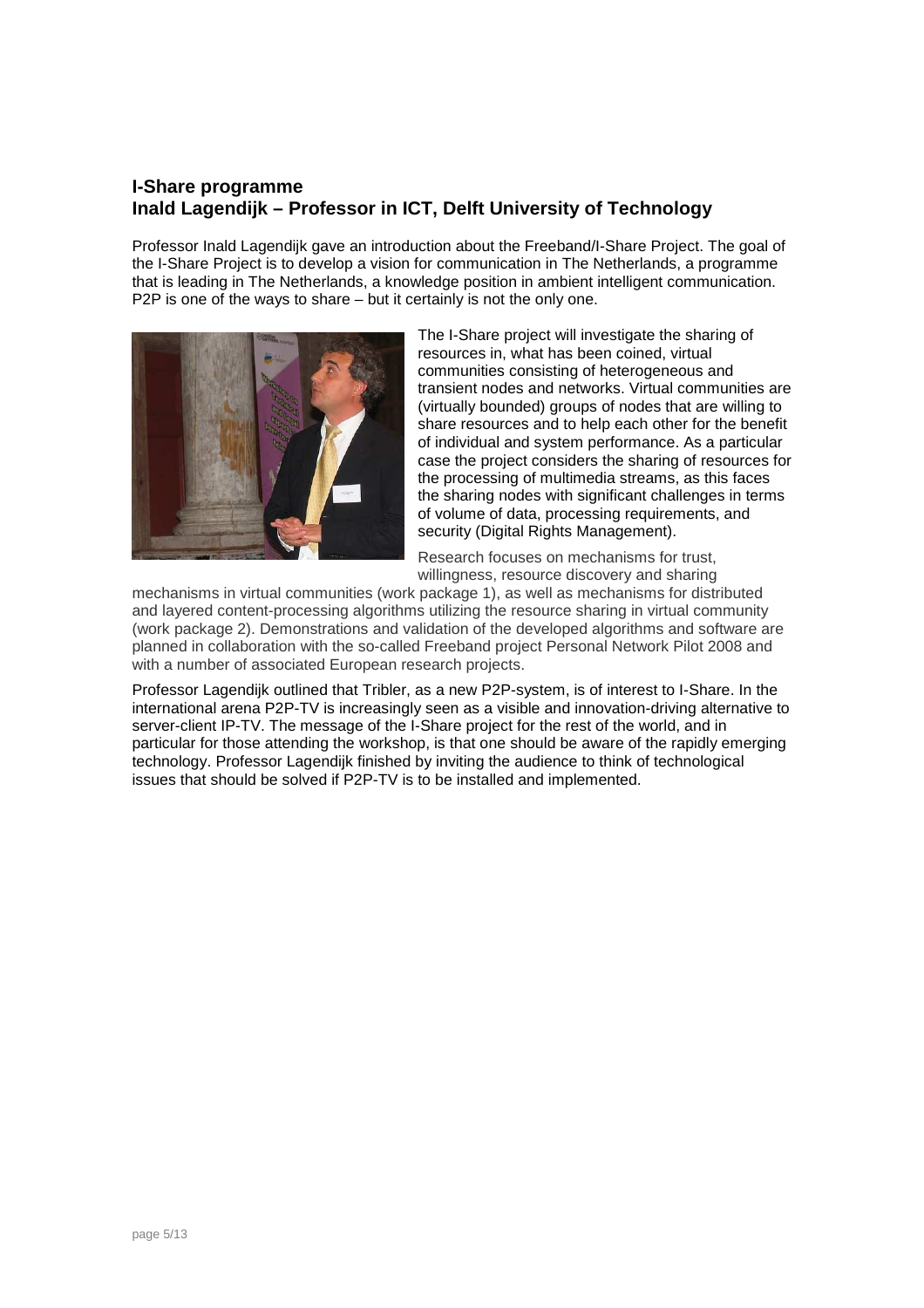# **Session 1: P2P Systems**

#### **Interesting ways to deliver interesting content George Wright – Senior Producer, BBC Interactive Television**

George Wright of the BBC gave a concise overview of 'the state of play' in the world of media and television. He listed some of the technologies and challenges that are coming up, like HDTV, SAT, maybe DTT, and user generated content. What is more, new challenges also come in the shape of new devices like interactive media players, multicast and the BBC's Creative Archive. And in the shape of new customer demands like 'I want it realtime and DVD quality!' These kind of demands also result in more hybrid challenges. To stick with Wright's way of putting it: 'realtime video + realish time data = hard'. People expect ever more from their television set, and want the same over IP.



In a world in which every channel is just one click away the BBC sometimes deliberately restricts the access to content. The way in which the BBC distributes has three main features. First, it is a one-to-many-system. That is an expensive system to set up, but it is easy to scale. Second, the BBC wants to be reliable. People expect to plug and play. Third, the system is fast. Switching analogue channels is still the benchmark to beat.

Furthermore, Wright made it clear that the TV-broadcasters face a major challenge in selecting content and in helping people to navigate. 'There is so much content out there that could be broadcasted', Wright noticed. 'There are 14,992 programmes you missed last week. How do you navigate that?' The BBC-way to archive old Eastenders episodes, for example, is to publish them as 'Eastenders Thursday, Eastenders Wednesday', and so on.

Wright summarized BBC's attitude as 'reluctant distributors'. According to the senior producer the BBC looks at other people and then copies what they are doing. The BBC usually stand on others' shoulders. However, if it comes to new (P2P-)distribution models the BBC has no one to look to now.

#### **Trends and statistics in Peer-to-Peer David Ferguson – Vice president of Engineering, CacheLogic**

Where is P2P today? This was the question David Ferguson of CacheLogic asked in his presentation. CacheLogic provides intelligent network solutions to the ISP/Telecom sector. Ferguson showed the audience a large number of figures and graphics to make clear that the usage of P2P-technology is widespread and growing. On average one-third of all internet users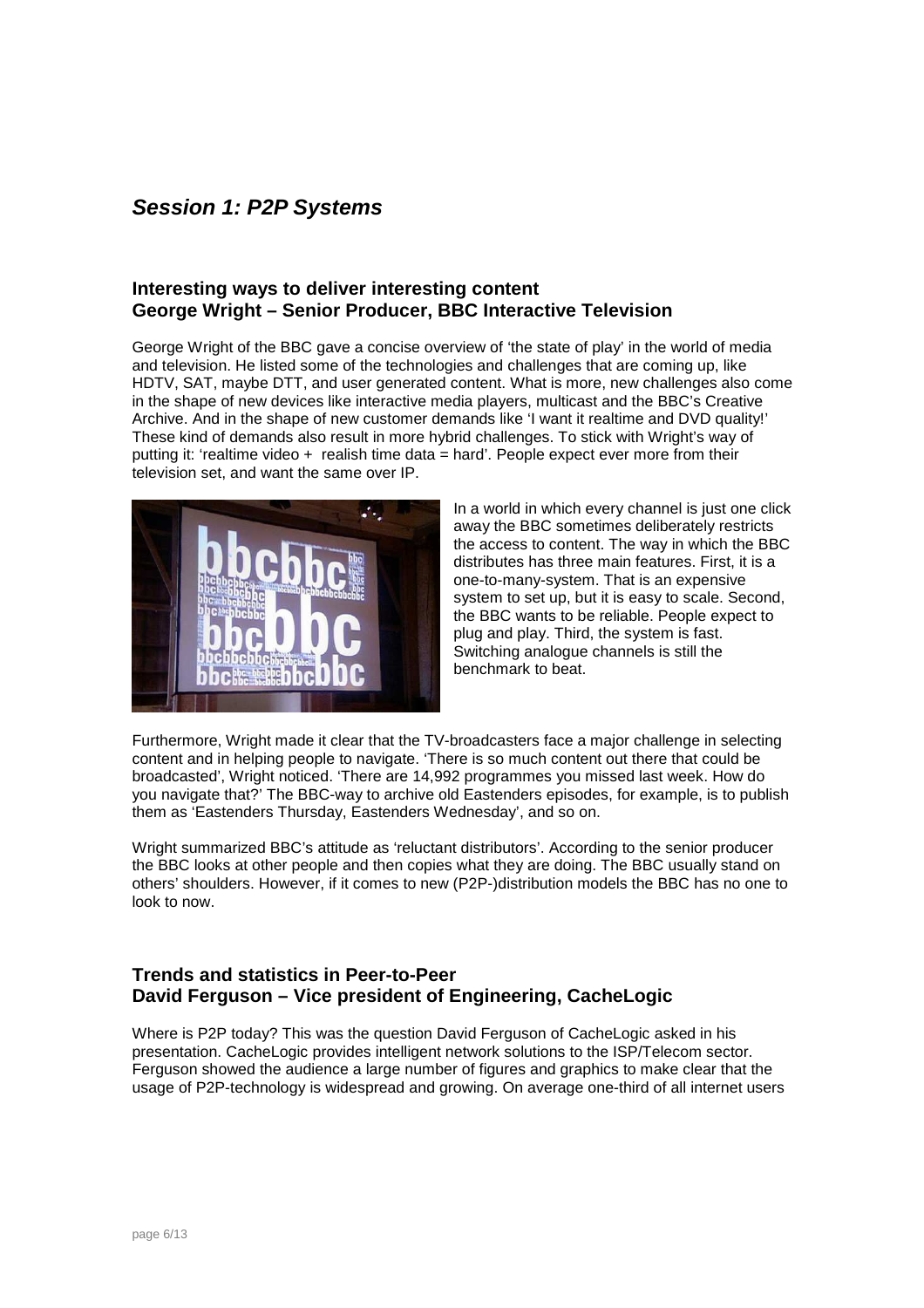in OECD countries have downloaded using P2P. Yet, P2P is a global phenomenon and it is all about video. Video accounts for over 60 percent of all content distributed in P2P-networks. On a global scale, the average size of downloaded files is well over 1GB. In Asia the average figure even exceeds 2,5GB.

'Can P2P be stopped?' Ferguson asked after showing his impressive stats on P2P-usage. Taking the RazorBack2 case as an example, Ferguson made clear that it had not impact at all on eDonkey traffic levels. In other words, P2P is here to stay. The landscape has, however, changed quickly. Companies that had been initially fighting P2P-technology now seem to embrace the technology. Ferguson mentioned Warner Bros as an example.

Ferguson continued by asking whether or not the industry can provide a scalable P2P-platform for the delivery of television. It turned out to be question with a big question mark. Part of the problem associated with P2P-television is the network infrastructure. ADSL and Cable Modem were designed for asymmetric traffic, and the asymmetry is increasing! (download:upload, ADSL: 11:1, ADSL 2: 24:1). What is more, almost all P2P-file sharing is international (over 90 percent) and therefore expensive. All upstream capacity has been consumed.



Ferguson concluded by drawing attention to the different ways in which broadcasters and Internet Service Providers (ISPs) perceive P2P-technology. The dilemma for ISPs is that P2P drives end user to adopt broadband and that it provides a source rich media, but at the same time it utilizes networks in the worst possible way from an economic perspective. This makes P2P expensive for ISPs, whereas it is a cheap solution for broadcasters.

#### **Official release of the Tribler.org P2P-TV software Johan Pouwelse – Senior researcher TU Delft Huib de Ridder – Professor in Industrial Design, TU Delft**

Johan Pouwelse gave a 25-minutes presentation about Tribler, outlining that P2P is a 'hot topic', and that it requires operational systems. Tribler, developed by Delft University of Technology (and the Free University of Amsterdam) is the newest addition to the family of operation systems. Pouwelse gave an overview of the evolution of electronic sharing, starting with the pre-1990s floppy and tape and finishing with the 2006 introduction of Tribler.

Pouwelse stressed the need for an alternative. P2P has 85 million addicted users, but it seems to be a social norm that P2P is equal to theft. P2P is a disruptive force because it allows cheap information distribution, because it is superior to IPTV, because it is robust, because there is no need for the man-in-the-middle, and because direct interaction between the creator and his audience is possible.

Keeping this disruptive image in mind, Pouwelse presented a vision: near-zero cost infrastructure for content distribution. Key elements of this infrastructure are 100,000 channels,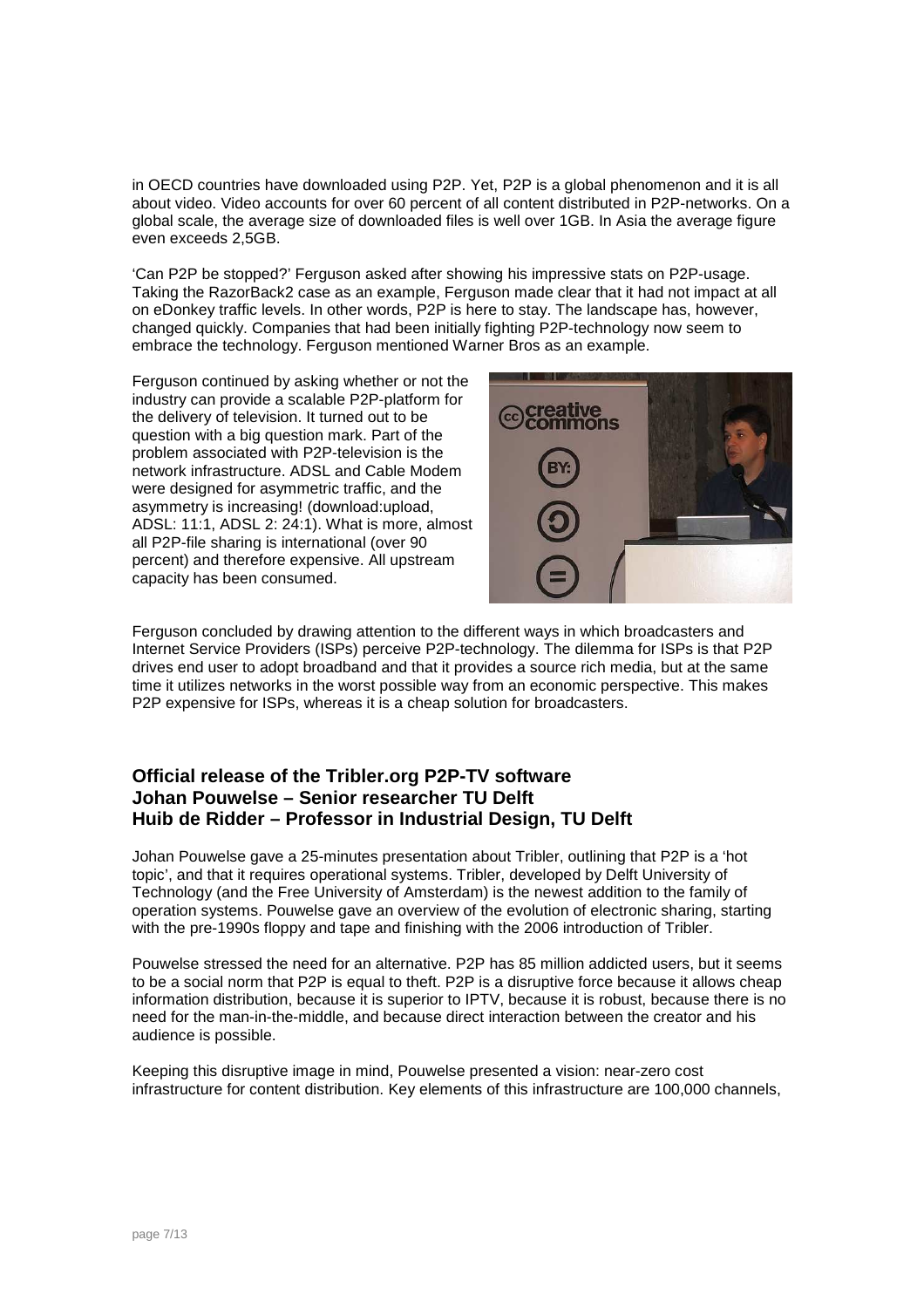

communities, used by millions, support of content creation, applications that should include amateur journalism, video blogs, and that would turn every webcam into a TV-station. Tribler should be the first step towards the realization of this vision.

Why is Tribler different from other BitTorrent-like systems? The differences between current systems and Tribler's new approach is that every user helps with the content and forward video to others. Important features of Tribler include:

- 1. BitTorrent compatible
- 2. Social base (built on top of social network; solves incentives problem; community codesign)
- 3. Overlayconnect (BitTorrent: 1 file=1 swarm, Tribler enables inter-swarm communication)
- 4. Strong peer authentication (person oriented, abstract IP away, pseudonimity, connect between Tribler peers)
- 5. Megacaches (peers exchange and store, share memories with friends, altruism levels)
- 6. Semantic clustering (understand taste of user, exchange of preferences, store preferences in Megacache, buddycast message)
- 7. Download booster (download == upload, adsl upload bottleneck, donate upload to friends, download at Max ADSL speed)

Finally, Tribler is fully open source.

After the first introduction by Pauwelse, Huib de Ridder talked about P2P-software as 'social software' in more detail. He argued that with software like Tribler it is very important to understand the user. What the user wants is to get it fast, 'come to me' instead of 'I go and get'. A new feature of Tribler is the option to 'lend' bandwith to peers in the networks.

De Ridder showed four clusters of psychological factors that help to stimulate more users to cooperate. These factors come in addition to economic incentives to cooperate. The four clusters arise from an inventory of 22 state-of-the-art internet sharing applications.

The first clusters is social distance, and measures the 'relations' between users in the network. Social visibility shapes the second cluster. One can think of forums, reputation, or donation as components of this cluster. The third cluster identified by De Ridder is named user profiling. Registered membership is an example of a tangible indicator in this cluster. Power of collectivity is the fourth cluster. Factors like quality of service and tagging belong to this cluster.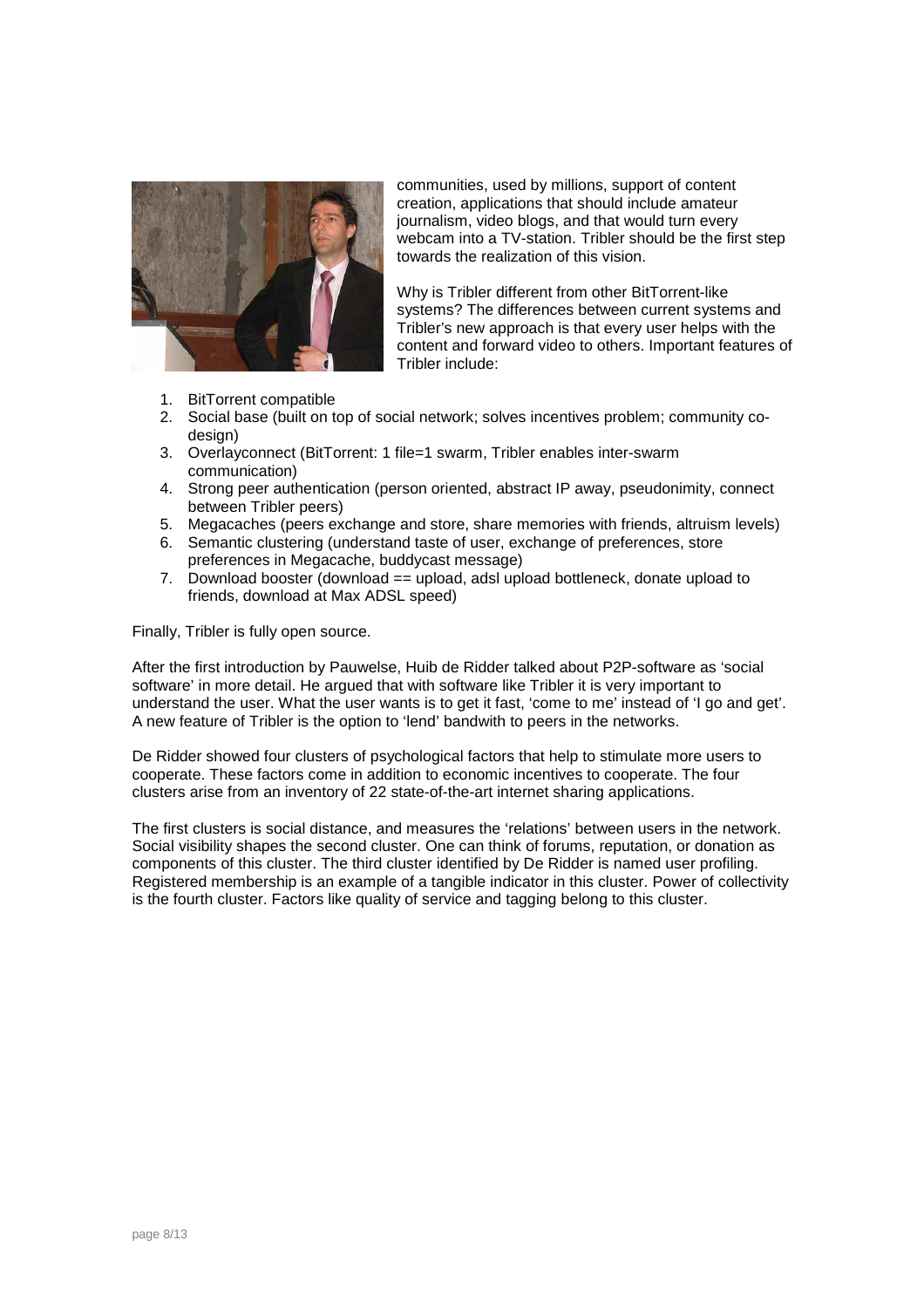# **Session 2: P2P for broadcasting**

#### **The future of digital broadcasting Cory Doctorow – BoingBoing & Craphound**



At the start of his talk Cory Doctorow warned the audience that he would speak very fast. Immediately he moved on to internet business and new business models for the digital age. Illustrating how 'technology giveth and technology taketh away', Doctorow explained a number of examples of business that are not ready for the internet. One of the statements made by Doctorow was that if your business criminalizes the majority of internet users, it is NOT internetready. It should not come as a surprise that reference was made to digital rights management (DRM). Doctorow used the example of CD versus DVD. If you want to put a DVD

on your iPod by ripping it you're a criminal. Now CDs are open and more uses and business has evolved thanks to the CD. Doctorow concluded that if a business strategy results in tens of millions of dollars invested in protection, lawsuits, etc. it is not an internet business model.

Doctorow went on about DRM. It is the technology for what you do with media after you acquire it. Under DRM what you get is that everything has to be owned by someone. So, Doctorow reasoned, it won't work in open models. When you have technology you should have the right to know it, understand it and improve it. Implementers should not resist that users modify work.

Doctorow continued about DRM, by outlining the failure of DRM-technology to achieve what it is meant to. An illustration of this is the mean time that passes between the moment a DRM music file appears at iTunes and the moment it surfaces at eDonkey: just 180 seconds. According to Doctorow, the problem with DRM is that no one buys media *because* of the DRM. DRM is no incentive to pay. What you need to do is to find a way to be better than P2P-networks. What works is enabling conversation.

To conclude his fast talk Doctorow gave an urgent message to the audience: your best strategy is not to fight the future.

#### **Web Archives and P2P Julien Masanès, European Internet Archive**

The American Internet Archive is already here. In Europe there is a far advanced plan to construct a European Internet Archive. In his lecture, Julien Masanès, one of the pioneers talked about that initiative in relation to P2P-technology. He suggested his talk could go two directions. First, the European Internet Archive is a big content repository that consumes lots of bandwith. The pioneers have always believed P2P might be a solution for circulation of open content. The other direction the talk could take, was that the European Internet Archive may be a good step towards building a memory for the internet. The half-life for resources on the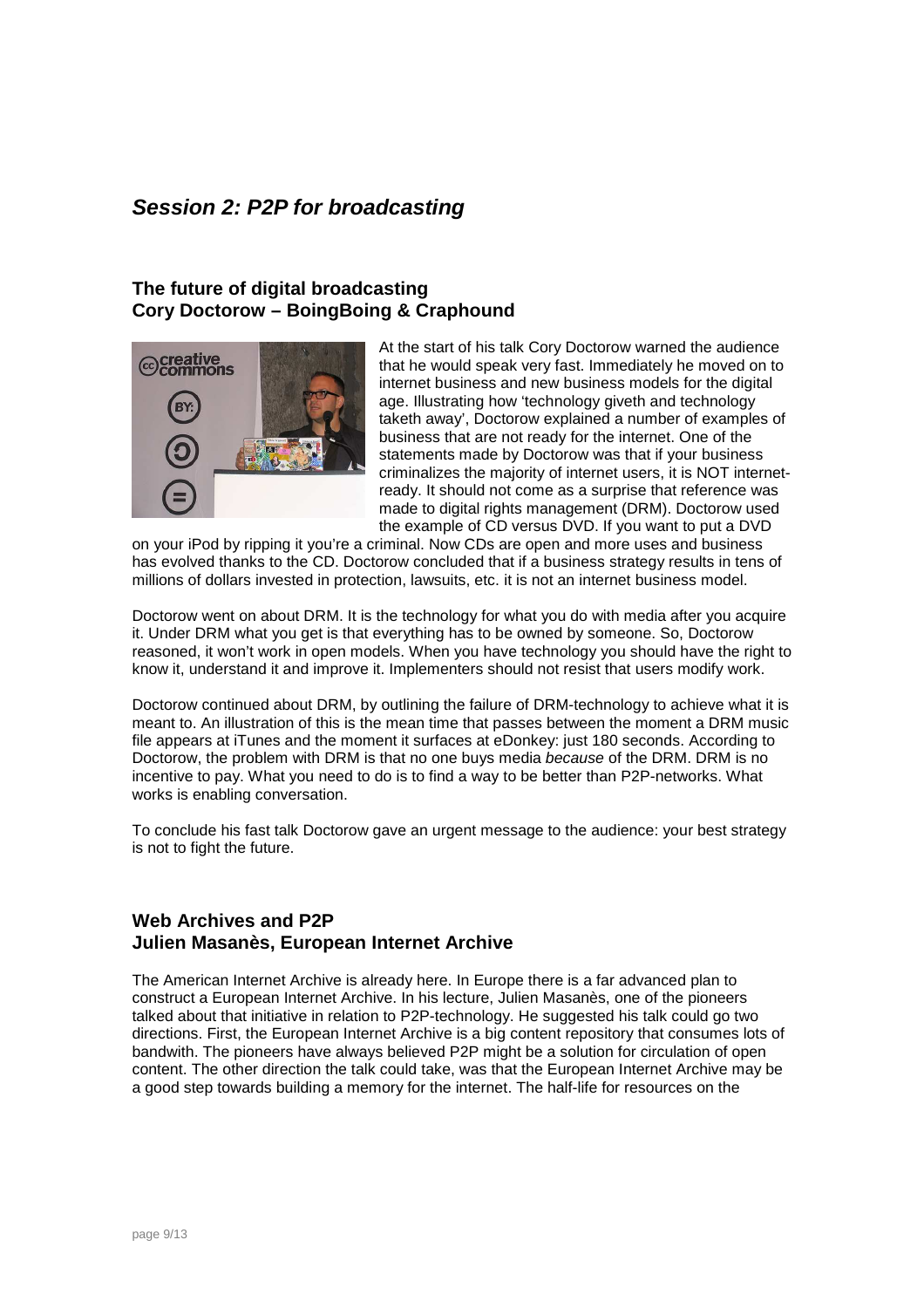internet is two years on average. This means that after two years only half of the content that could originally be found, is still available. Masanès is convinced a way of improving the memory of the internet should and will come from collaboration networks and not from individual organizations.



The European Internet Archive monitors how content is being used? A web archive has been operational since 1996, which takes a snapshot of content every 2 months. Currently, it collects over 4 billion pages per crawl (50 TB/mo). The collecting is done by Alexa Internet. Storage, access and preservation are done by the Internet Archive. Masanès concluded that we do not know exactly what the role of the archive will be in future. It may be a model for collaborative archiving.

## **The evolution of the mediaspace Kari-Hans Kommonen, Media Lab Helsinki**

Yet another perspective on the potential roles of P2P-networks was presented by Kari-Hans Kommonen. He talked about the digitalization of society, which is evident in at least three forms. First, electronic devices are turning into digital computers. There hardly is an electronic device left today that is not to some extent a digital computer. Second, information is increasingly stored as digital bits. Third, the communication of devices increasingly takes place in the shape of digital networks.

As a result software is rapidly becoming more important than hardware. You can implement computers as any other functionality (phones, video, TV, etc.). Little by little all the devices are using their identity through the integration of functions (look at smart phones). They all become multi-purpose digital devices. They are, Kommonen argued, fantastic platforms for software evolution. Hardware becomes less and less important, software importance is increasing. Kommonen illustrated this by referring to his cell phone. He told the audience that he has no emotional connection to the machine at all, but an intimate one to the information inside.

Software is infinitely more flexible than any hardware-based technology. Digital systems therefore tend to replace old systems in all areas of life (money, trade, transport, access control, identification, media, and so on) because of their efficiency. The seamy side of the developments is that people cannot choose if they want to be part of it. Choices are made by powerful organizations (corporations, governments), and by experts. The redesign of society in the digital age is going on in all domains: everyday life, structures, systems, functions, processes, making a living, competing, media…

To Kommonen there are two key issues. First, who can design in the digital age and how? Second, who can discuss in the digital age and how? Hardware is ubiquitously available. The key question therefore is access to software. Here, intellectual property rights become the most important tool for access control. The media 'is' where society thinks. Society negotiates its beliefs and designs. Media access in the past can be characterized by the question: 'can I write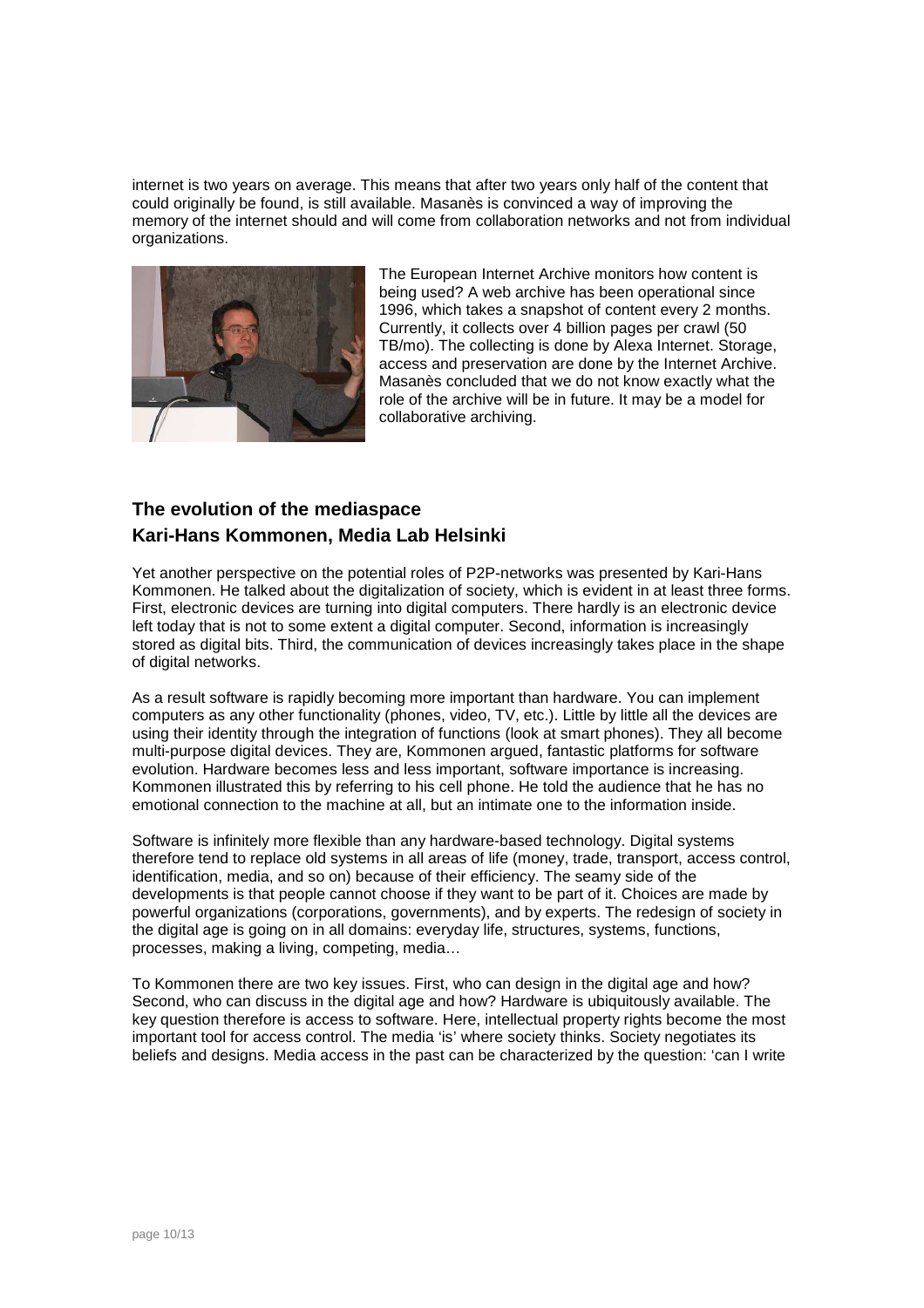in the newspaper or speak on TV?'. In today's world access to the media depends on the software (thus on IPR).

Essentially media space has become a peer-to-peer environment. Kommonen argued that it can, however, be designed to work like any old structure. The key challenge is therefore to move towards a better utilization of P2P, emerging social media practices, and evolving new designs.

#### **DRM & Licensing systems Frank Kamperman – Philips Research**

Frank Kamperman from Philips Research gave a lecture about digital rights management. DRM is an umbrella term referring to any of several technologies used to enforce pre-defined limitations on software, music, etc. Kamperman outlined that the purpose of DRM is to enable new content distribution channels and business models. Protection of content is necessary as losses to piracy already total \$4.2 billion.

Using a couple of slides Kamperman explained how Encrypted Content Keys, usage rules and licenses determine the business models for DRM. In contrast to the lectures that were given earlier, Kamperman stressed the problematic of protecting DRM from hacking.

Going a bit further into detail Kamperman outlined the differences between device-based DRM and person-based DRM. In the first system, there is a direct link between the content and the device. Content can be used on (only) that device. Other devices might also be allowed, but only when they have been added to the 'rules' of the system. With person-based DRM the link is between content and a particular person. That person may access the content from different devices, but no other person can.



When it comes to sharing and distributing content, Kamperman explained that the distribution mechanism does not really matter. Encrypted material can be shared in P2P-networks. It just cannot be opened. Kamperman argued that there are several advantages to DRM. It enables secure content distribution, runs on any existing P2P/communication network, there is no large server park required, and it allows for business model differentiation.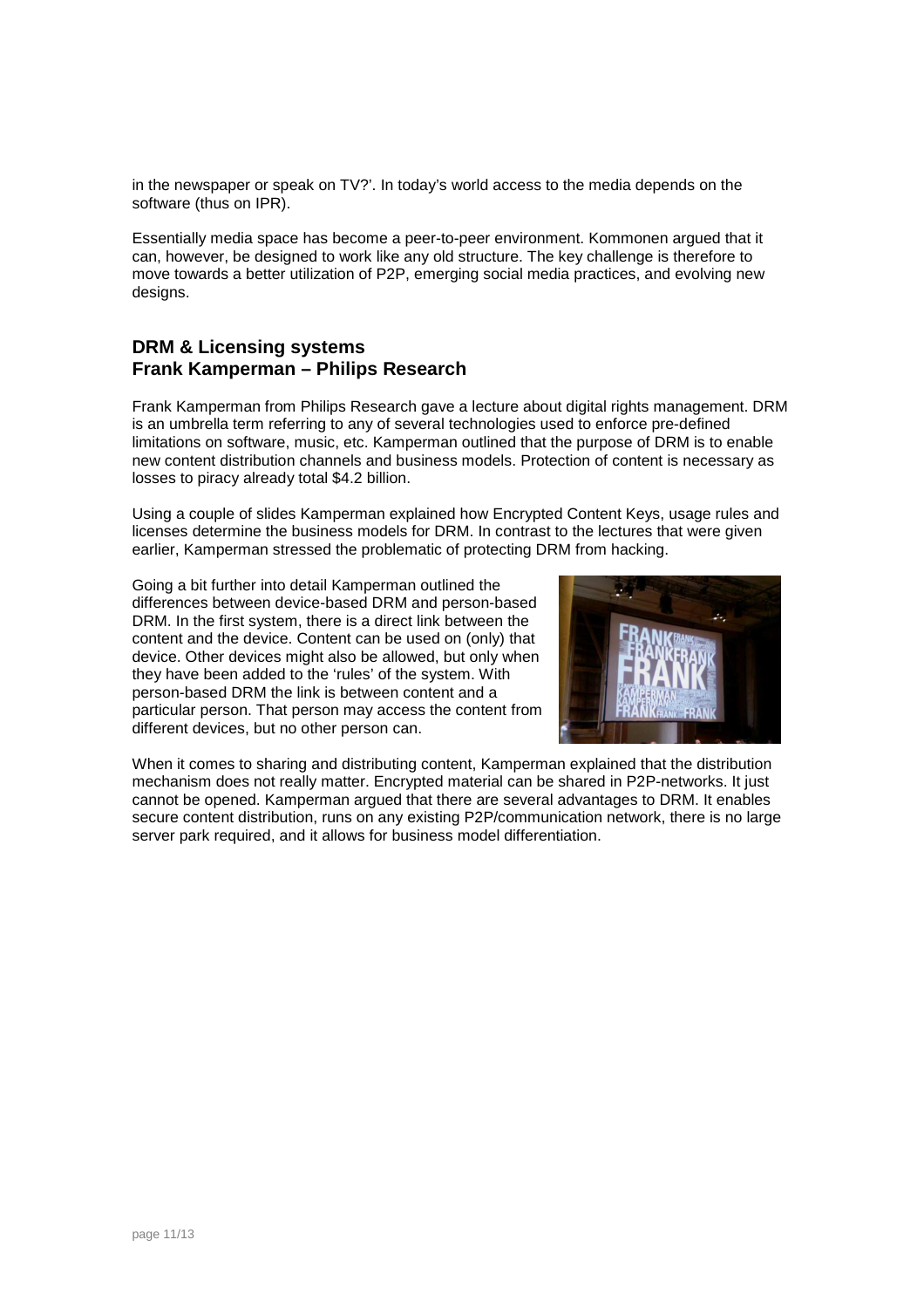## **Session 3: Aspects for implementation**

**Panel debate Paula Le Dieu – Director iCommons Esther Hoorn – Institute for Information Law Willem Valkenburg - Representative Public Broadcaster Cory Doctorow – BoingBoing & Craphound** 



The final part of the workshop came in the shape of a panel debate. Paula le Dieu, former director of iCommons, Esther Hoorn of the Institute for Information Law, Willem Valkenburg of the Dutch Public Broadcaster and Cory Doctorow gave their views on P2P-television and Creative Commons. Esther Hoorn started off with an overview of Creative Commons. She noted that Creative Commons enables flexible business models, that end users want involvement in sharing. They want to be able to find content, and they want to find what they may do with the content. Hoorn concluded that in general licenses mirror the social views of users. Creative Commons licenses can facilitate sharing, using, and improving. They reduce cost of right clearances, but do not offer a solution for 'orphan works'.

Paula Le Dieu willingly added some additional figures about Creative Commons. There are now over 8 million images in Creative Commons archive. There is a rapidly growing arena of open content. Creative Commons licenses are translated to the jurisdictions of 26 countries, with Mexico releasing just hours after the workshop as the  $27<sup>th</sup>$  jurisdiction.

Cory Doctorow joined the debate to talk about Creative Commons as an 'offer to professionals'. Doctorow stated that his problem as a SF-author is not piracy, it is obscurity. The experience of every author who did a free download has been much better than they expected. Hoorn added that this also goes for scholarly publishing.

Willem Valkenburg announced that the Dutch public broadcasters will join in a Tribler pilot. The public broadcasters view Tribler as a way to experience with the social component in the